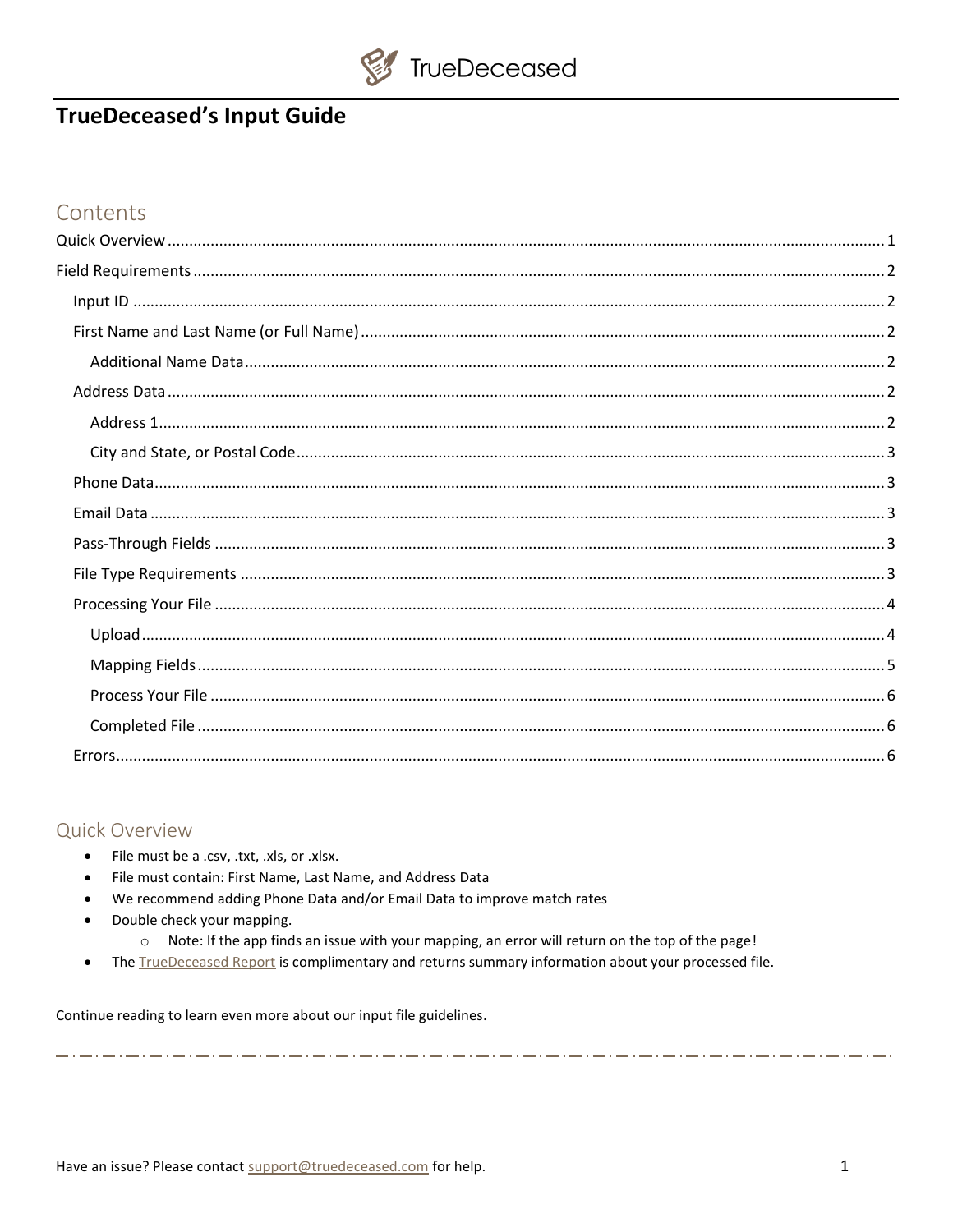

# <span id="page-1-0"></span>Field Requirements

Users must include certain fields to run a file with TrueDeceased. These fields are required to best match your records to the database(s). To upload a file, TrueDeceased allows several combinations of data to match to the database. This data includes Name, Address, Phone, and Email.

Users should always map to the First Name and Last Name field (or Full Name field). You must always have a combination Name information and either Address, Phone, or Email information.

| Name + Address<br>+ Phone + Email | Name + Address |
|-----------------------------------|----------------|
|                                   |                |
| First Name                        | First Name     |
| Last Name                         | Last Name      |
| Address 1                         | Address 1      |
| City                              | City           |
| State Code                        | State Code     |
| Postal Code                       | Postal Code    |
| Phone                             |                |
| Fmail                             |                |
|                                   |                |

NOTE: First Name and Last Name may be replaced with Full Name.

The recommended fields above are **not the only** combination of fields you can use; you can use any combination of Name + Address +(Phone and/or Email). Currently, you must include address data to successfully map your records.

We encourage users to include Input ID. The use of Input ID aids in matching your output file back to your database. If you have an ID that you use within your organization, you should include that column on upload, and map it to our Input ID field or pass-through field.

#### <span id="page-1-1"></span>Input ID

**Input ID is a unique identifier given to each record.** Usually a set of numbers, the Input ID aids users in matching our output to their database. Because our system is looking for a unique ID, *the input ID should not be mapped to any other fields*. If you don't have an ID for your constituents, we recommend just adding a new column in your file named Input\_ID and numbering your records starting with 1. Please Note, Input ID is not a required field, but TrueDeceased highly encourages you, the user, to use an ID field when uploading your file.

# <span id="page-1-2"></span>First Name and Last Name (or Full Name)

Constituent names should be separated into First Name and Last Name. We also accept Full Name. First and Last Name is highly recommended by TrueDeceased as it allows the app to read the name most clearly. Full Name is automatically parsed or separated into First Name and Last Name.

## <span id="page-1-3"></span>Additional Name Data

TrueDeceased also allows you to map additional name parts to assist with matching. You can also map to Prefix, Middle Name, and Suffix.

## <span id="page-1-4"></span>Address Data

TrueDeceased recommends using address data when processing your file. This will return more matches than simply using phone or email. When mapping address data, you must use Address 1, City, State, and/or Postal Code.

#### <span id="page-1-5"></span>Address 1

Address 1 should contain the main address information on a constituent; this includes house number and street name. Apartment or Unit numbers can also be included, but we recommend adding those to an Address 2 field.

Have an issue? Please contact [support@truedeceased.com](mailto:support@truedeceased.com) for help. 2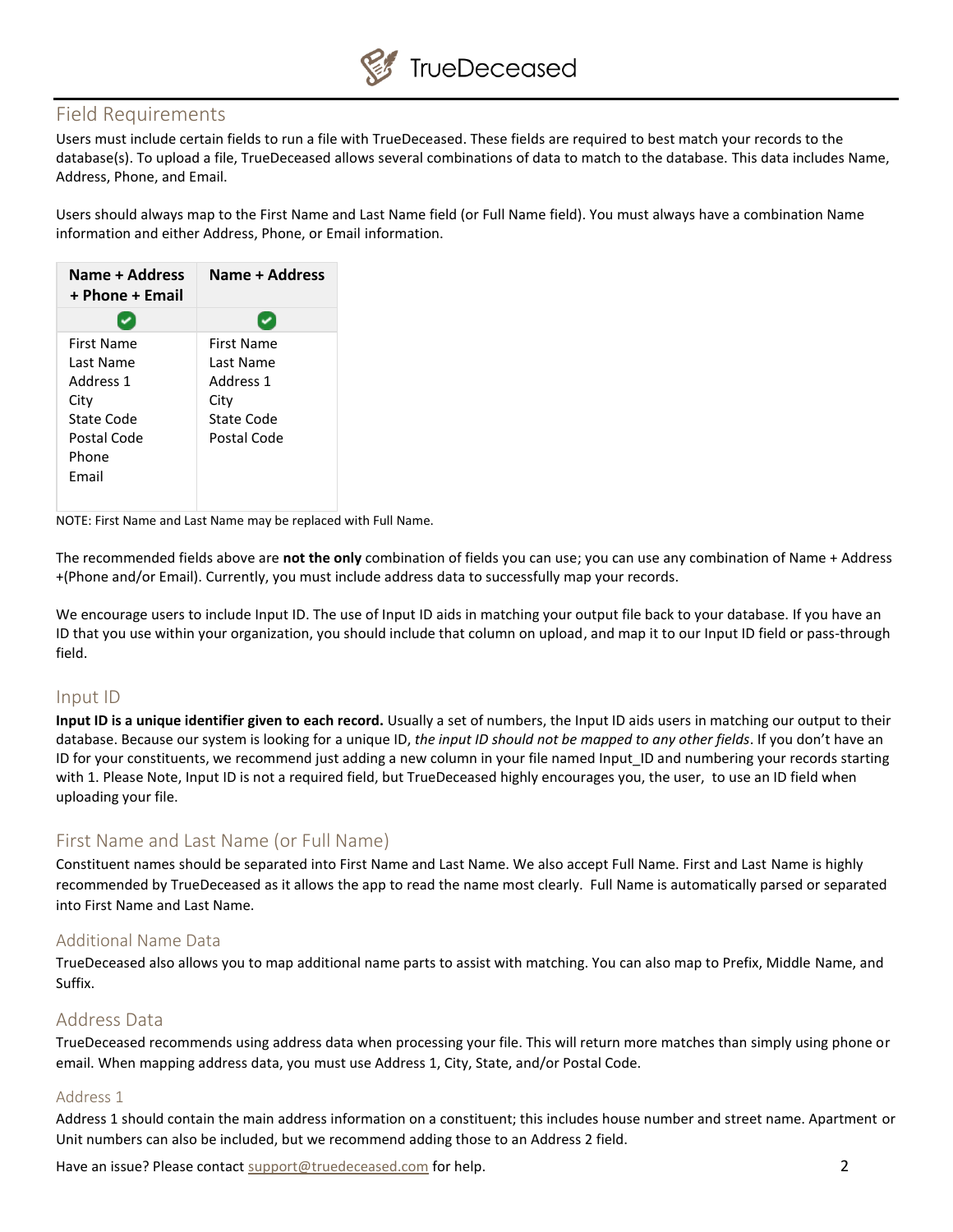

Please Note: If you have Care of (c/o) fields or company names located in the Address 1 field, we encourage you to move these to a separate field. Sometimes these extra address details shift the actual address to Address 2, therefore causing the system to read it incorrectly.

#### <span id="page-2-0"></span>City and State, or Postal Code

City, State, and Postal Code should each have their own field. TrueDeceased requires city level location to be included in the input file for address data. This city level location can be given by either supplying City and State (2 fields), Postal Code (1 field), or City and State and Postal Code (3 fields).

#### Postal Codes Starting with Zero

Sometimes when Postal Codes start with zeros, Excel drops the zeros even when formatted correctly. To resolve this issue, update your records with Postal Codes starting with zero to have a single quote. (Example: '00123). If you have City and State listed on your file, feel free to map City and State instead of Postal Code. City and State are acceptable locations. Additionally, using a CSV or TXT file will help you to avoid this issue all-together.

Remember, Address data must always have Name (First Name and Last Name OR Full Name) information associated with it.

## <span id="page-2-1"></span>Phone Data

TrueDeceased recommends using phone data when processing your file. This will return additional matches that may not match to address or email. When mapping phone data, you should use one field with a header referencing the phone number.

Phone number does not have to be formatted in any specific way. Please make sure that it is not being recorded in scientific number format.

Remember, Phone data must always have Name (First Name and Last Name OR Full Name) + Address information associated with it.

## <span id="page-2-2"></span>Email Data

TrueDeceased recommends using email data when processing your file. This will return additional matches that may not match to address or phone. When mapping email data, you should use one field with a header referencing the email address.

Remember, Email data must always have Name (First Name and Last Name OR Full Name) + Address information associated with it.

# <span id="page-2-3"></span>Pass-Through Fields

If your file contains data fields that aren't required for mapping, that's ok. You can skip that field during mapping by leaving the dropdown blank.

However, **if you need that data returned on the export**, you can use the Pass-Through field mapping option to retain those fields through the process. If you don't see the Pass-Through option, just click the toggle fields button to change your view.

As an example, if it's important for you to have a constituent's age on your export, you could map age to Pass-Through, and the age you provided will be on your records in the export file.

## <span id="page-2-4"></span>File Type Requirements

Files processed through TrueDeceased must be one of the following file types:

- Comma-Separated Value files (.csv)
- Tab Delimited files (.txt)
- Excel files (.xls)

A Comma-Separated Value (CSV) File is a simple file format used to store tabular data, such as a spreadsheet or database, created by adding commas to separate the data. View a [CSV file.](http://truedeceased.com/test-csv-file) CSV files can be created in Excel by saving the table and changing the 'Save as Type' to *CSV (Comma Delimited)*.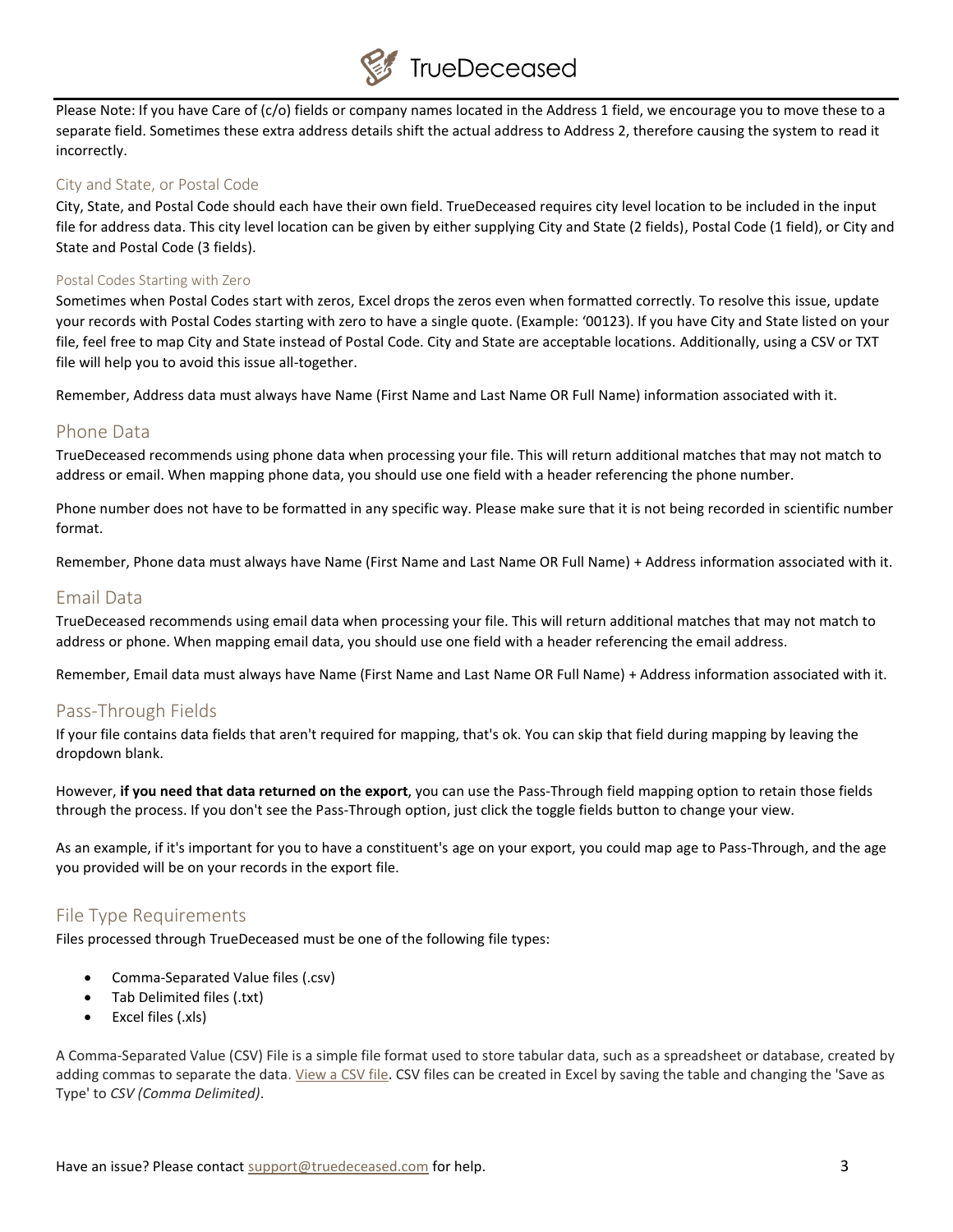

A Tab Delimited File is a simple text format for storing data in a tabular structure, such as a spreadsheet or database, created by adding tabs between data fields. [View a Tab Delimited file.](http://truedeceased.com/test-tab-delimited-file) Tab Delimited files can be created in Excel by saving the table and changing the 'Save as Type' to *Text (tab delimited)*.

An Excel File is known as the Binary Interchange File Format (BIFF). Data inside all Office Document files are stored in series of fixedsize streams. All the data is contained in records that have headers, which give the record type and length.

# <span id="page-3-0"></span>Processing Your File

## <span id="page-3-1"></span>Upload

Users can upload a file right from our homepage. Upload your file one of three ways: Paste, Drag/Drop, and Browse.



- 1. **To Paste:** User should 1) open their file; 2) copy all rows including the header; 3) and paste into the Upload Box. User should paste near the Copy/Paste icon.
- 2. **Drag/Drop:** User should 1) access their file and drag into the Upload Box. User should drag the file to the Drag Icon in the Upload box to have a successful file upload.
- 3. **Browse Files:** User should click the Browse Icon. Their File Explorer should open and allow the user to select the file they want to upload.

Please note: A files should be selected from its original file source. Using a file from your recent files or frequent folders will not upload properly.

When a file has uploaded successfully, the Upload Box will have a green border and the Continue Button will turn green. To continue processing your successfully uploaded file, click the green Continue Button.

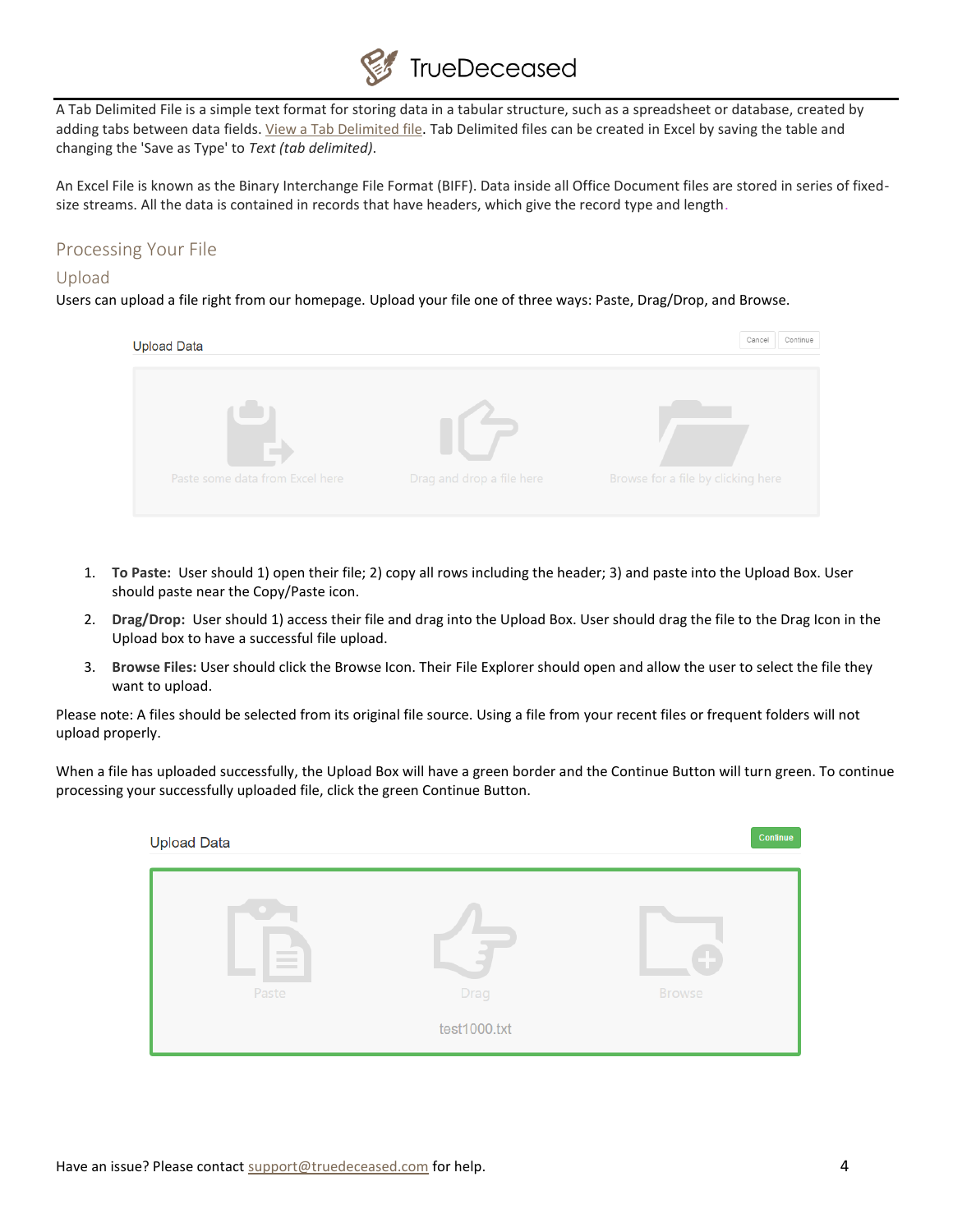#### <span id="page-4-0"></span>Mapping Fields

After clicking Continue, you'll have to map your fields to our system fields. The app will try to automatically map your fields, but you should make sure to review them for duplicate mappings or missing fields.

| Save Field Mapping      |                                                                                                          |                  |                           |
|-------------------------|----------------------------------------------------------------------------------------------------------|------------------|---------------------------|
| <b>Details</b>          |                                                                                                          |                  |                           |
| Id                      | 57                                                                                                       |                  |                           |
| <b>Status</b>           | Created                                                                                                  |                  |                           |
| <b>Name</b>             | TrueDeceased.csv                                                                                         |                  |                           |
| <b>Records</b>          | 1,008                                                                                                    |                  |                           |
| <b>Create Date</b>      | 1/26/2018 10:28:21 AM                                                                                    |                  |                           |
| Fields                  |                                                                                                          |                  | Toggle Fields             |
|                         | Map each input field to a system field. When you are ready, click "Save Field Mapping" above to continue |                  |                           |
| <b>Input Field Name</b> | Sample $\rightarrow$<br>$\leftarrow$                                                                     | <b>Maps To</b>   |                           |
| id                      | $\overline{2}$                                                                                           | Id               | $\boldsymbol{\mathrm{v}}$ |
| full name               | John Doe                                                                                                 | <b>Full Name</b> | $\boldsymbol{\mathrm{v}}$ |
| address1                | 123 Main St                                                                                              | Line 1           | $\boldsymbol{\mathrm{v}}$ |
| address2                |                                                                                                          | Line 2           | $\overline{\mathbf{v}}$   |
| city                    | Canfield                                                                                                 | City Name        | $\boldsymbol{\mathrm{v}}$ |
| state                   | OH                                                                                                       | State Code       | $\boldsymbol{\mathrm{v}}$ |
| zip                     | 44406                                                                                                    | Postal Code      | $\boldsymbol{\mathrm{v}}$ |

To add Pass-Through fields during mapping, just map the field you want to retain to our Pass-Through field. If you don't see it as an option, just click the toggle fields button to change your view.

If you receive an error, make sure you read the error and update your mapping to avoid the error again. To read about the errors you may encounter, check out our **Errors** section.

When you are done mapping, click the Save Field Mapping button located at the top left of the page.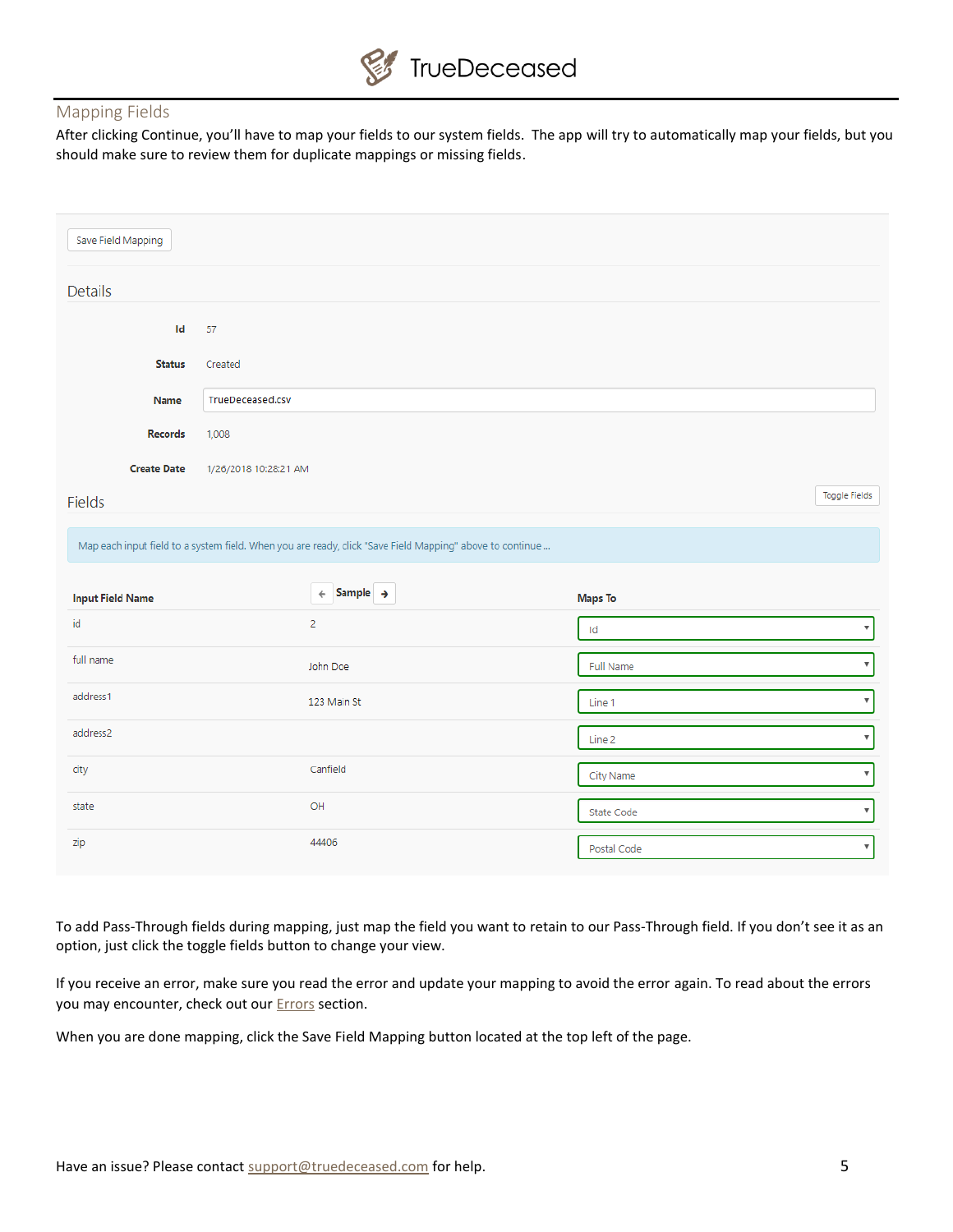

#### <span id="page-5-0"></span>Process Your File

Once you have uploaded and mapped your fields to our system fields, you are ready to process your file! To start processing, simply click the Process File button at the top of the page.

|  |  | Edit   Map Fields   Process File   Delete |  |
|--|--|-------------------------------------------|--|
|--|--|-------------------------------------------|--|

When your file is done processing, you will receive a notification at the top of the File Display page. You will also receive an email notifying you that your file processing is complete, so there is no need to stay on the page during processing.

#### <span id="page-5-1"></span>Completed File

When your file is complete, make sure you check out your [TrueDeceased](http://truedeceased.com/sample-report) Report. This will give you details as to what changes were made during processing, and it will also give you details about the data appended to your file. If you decide you would like to purchase, buy some credits and then export and download your file.

#### <span id="page-5-2"></span>Errors

You could be getting an error for a number of reasons. Remember TrueDeceased only supports csv, txt, and xls or xlsx files!

Check the table below to find your error. If you received an error that is not in this table, please contact [support@truedeceased.com.](mailto:support@truedeceased.com)

| Error                                                                                                                                                                                       | <b>Reason for Error</b>                                                                   | <b>Solution</b>                                                                                                                                                                                                  |
|---------------------------------------------------------------------------------------------------------------------------------------------------------------------------------------------|-------------------------------------------------------------------------------------------|------------------------------------------------------------------------------------------------------------------------------------------------------------------------------------------------------------------|
| File creation failed                                                                                                                                                                        | Your file has no records.                                                                 | Review your file and make sure it is following the<br>TrueDeceased input guidelines.                                                                                                                             |
| The key has already been activated,<br>please login with your credentials. If you<br>are still having difficulty accessing your<br>account, contact support at<br>support@truedeceased.com. | Your account has already<br>been activated.                                               | Login using your username and password.                                                                                                                                                                          |
| Map first name and last name, or map full<br>name to continue - you cannot map first<br>name and last name AND full name at the<br>same time                                                | Mapping first name and<br>last name at the same<br>time as full name                      | Make sure you are only mapping First Name and Last Name or<br>only mapping Full Name. Using all three fields will cause an<br>error.                                                                             |
| First Name and Last Name OR Full Name<br>must be mapped.                                                                                                                                    | Not mapping any name<br>fields.                                                           | Make sure you are mapping an individual name by mapping<br>either both First Name and Last Name or by mapping just Full<br>Name.<br>Each record should have a constituent's name listed.                         |
| Duplicate fields have been mapped; only<br>map fields once.                                                                                                                                 | Mapping duplicate fields.                                                                 | Check your mappings to make sure that there are no fields that<br>are mapped more than once. The only exception for<br>duplicate fields is the Pass-Through field accessible through the<br>Toggle Fields view.  |
| Individual first name and last name, or full<br>name must be mapped.                                                                                                                        | First name and Last name<br>are not mapped (Ex: Last<br>Name and Full Name are<br>mapped) | Make sure you are mapping an individual name either by<br>mapping both First Name and Last Name or by mapping<br>just Full Name. You cannot map First Name and Full Name or<br>Last Name and Full Name together. |
| Invalid file or data.                                                                                                                                                                       | Upload error: Wrong file<br>extension.                                                    | Some initial requirements include:<br>1. File must be a .csv, .txt, .xls, or .xlsx.                                                                                                                              |